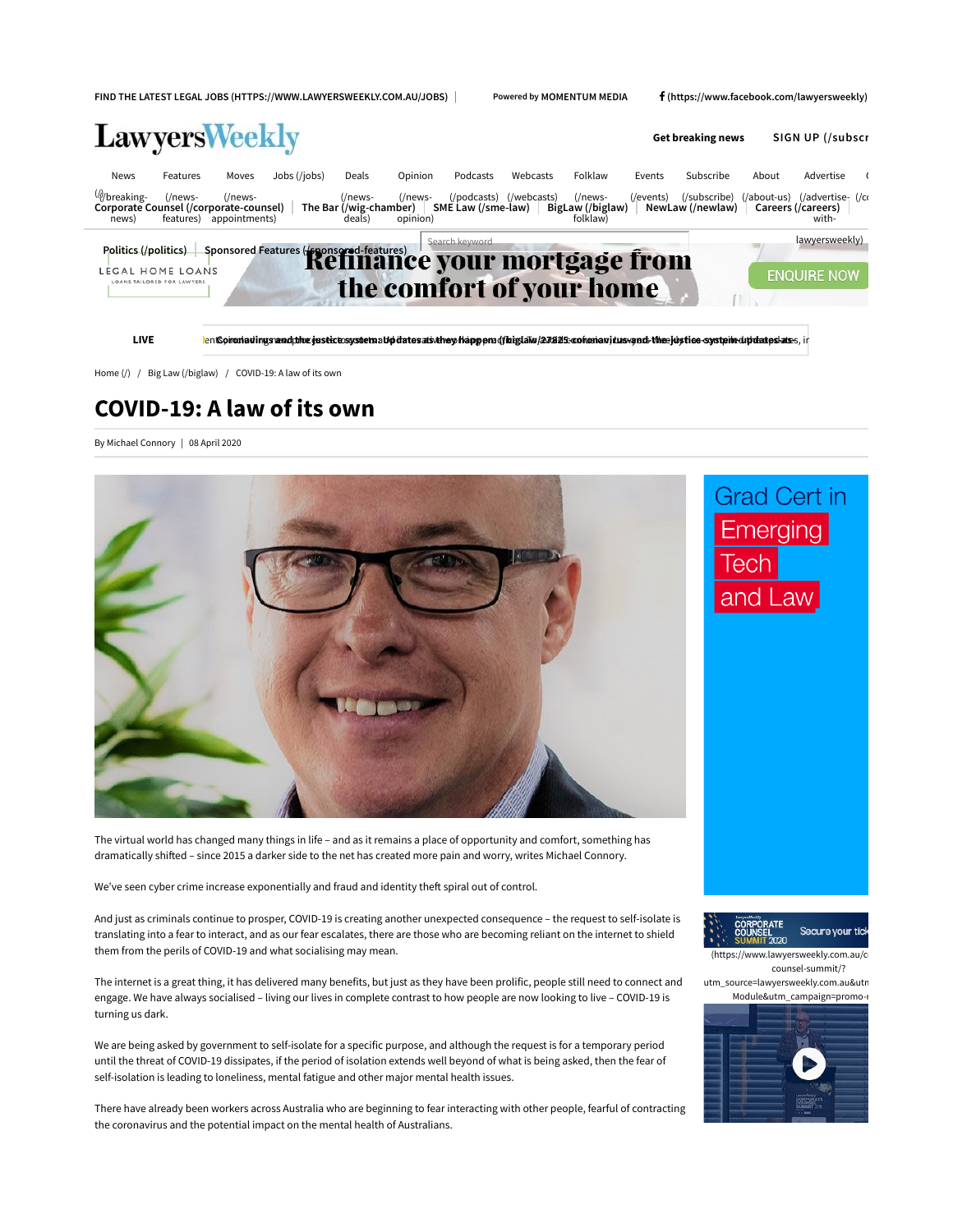Since COVID-19 began sweeping across Australia, we have witnessed a psychology in behaviour that Australians have not witnessed before.

We have seen Australians engage in panic buying – turning a position of information into a fever of fear – fear that has spread much quicker than COVID-19, when there was really no need to panic.

As a country, Australia has more than enough food for everyone – our problem isn't the lack of food, but it's our inability to restock supermarket shelves fast enough.

So, what's going to happen when the demand dies down – when people will no longer need everything they have stocked up on?

I look at my children and wonder, who are now at home from school until 20 April 20 and being asked to learn from their laptops. Gone temporarily are the connection with other students, playtime with other children, physical activity during recess or lunch, organised sports – nothing.



How will they connect and who will they connect with online and what will be the unintended consequences of homeschool and isolation?

University lecturers are now teaching from home for the next 10 weeks and once again, there's no interaction with other lecturers or students, the elimination of establishing new connections and maintaining old connections or working in an environment that engenders greater creativity and motivation.

And then there is the legal fraternity – changes to how lawyers are working where cases that need to be prosecuted can't and as they work from home on cases that may see no resolution or not even being prosecuted how will that impact on their mental health?

Lawyers are extroverts, social beings who thrive on interaction and the thrill of engagement. How are they coping, what impact will it have on the legal sector and will it change it forever?

But the most interesting question of all for Australia's legal sector is how will cyber criminals seek to exploit the industry?

That's almost anybody's guess as to what some cyber criminals may have in mind.

During the weekend, I went shopping for a TV, and it was amazing to see the near desertion of a store that has a prominent profile for all things electronic and computers. Fascinated, I asked a sales assistant just how quiet it has been? I was told it had been very busy, as people flocked into the store to buy computers so they could work from home.

How people have reacted to COVID-19 the fear that has been engendered, and the behaviour of many as though Armageddon was arriving, are a fascinating study in behavioural and social psychology.

The internet provides us with access to everything online, and that means our connection is genuinely a digital reality – a phenomenon that will continue to grow.

So, what are the unintended consequences of all that is COVID-19, the fear of the end of the world and prolonged social isolation and the fear to interact?

Australia has already seen exponential growth in phishing attacks throughout corporate Australia – via mobile and email, a 130 per cent jump for the same time last year in attacks and an initial increase of 112 per cent financially, translating into an estimated loss of \$890,000 every day.

Cyber criminals are taking advantage of understanding the landscape that lays ahead and the fear Australians are now riddled with.

## Find your dream job.

| Location               |  |
|------------------------|--|
| <b>Select Category</b> |  |

SEARCH

## MOST READ

**National firm confirms reductions** salaries (/sme-law/27908-national confirms-reductions-to-salaries)

DPP v Bret Walker: Will the deliver the decision? (/biglaw/27717-dpp walker-will-the-delivery-effect-th decision)

Global firm reduces partner profit cancels salary reviews (/biglaw/2<sup>-</sup> global-firm-reduces-partner-profi cancels-salary-reviews)

2 national firms confirm cuts to pa draws (/sme-law/27905-2-national confirm-cuts-to-partner-draws)

Firm names next CEO (/sme-law/2 firm-names-next-ceo)

Why we'll keep delivering for communities in the face of CC 19



As Australia tries to keep pace with a rapidly changing business and social landscape in the wake of COVID-19, Momentum Media is leading the way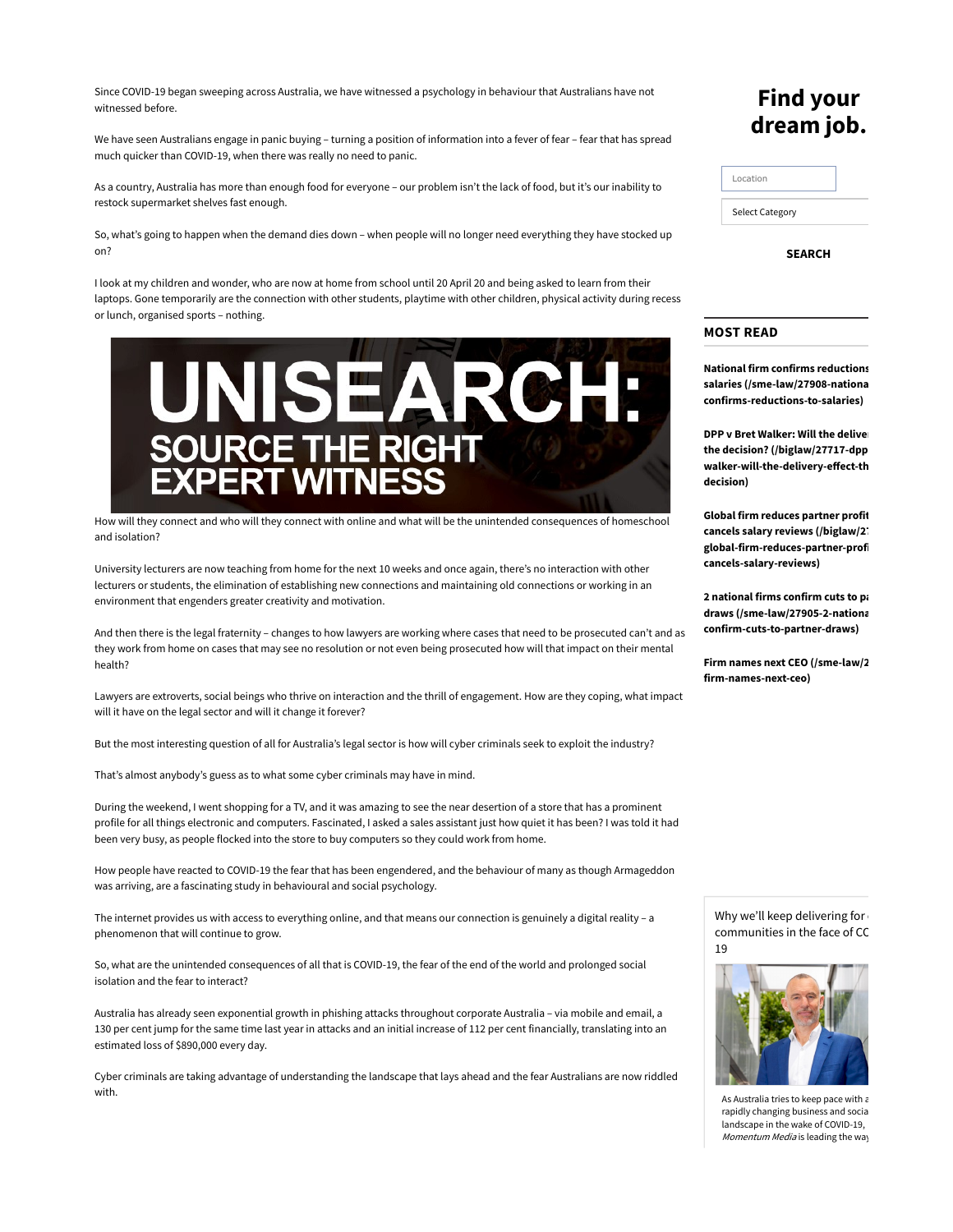We have seen an extraordinary increase in fake profiles created with predators looking to take advantage of a situation COVID-19 has created that has distracted the minds of Australians and left the gate open for cyber criminals to exploit.

While I understand the importance of containing the impact of COVID-19 and the economic impact it will and is going to have on Australia and globally will be significant, what about the impact to our mental health?

And the question remains, what will the unintended consequences be?

Michael Connory is the CEO of Security In Depth.

Big Law **F** (https://www.facebook.com/sharer.php? u=https://www.lawyersweekly.com.au/biglaw/27944 covid-19-a-law-of-its-own) (https://twitter.com/intent/tweet? url=https://www.lawyersweekly.com.au/biglaw/27944 covid-19-a-law-of-its-own) in (https://www.linkedin.com/cws/share? url=https://www.lawyersweekly.com.au/biglaw/27944 covid-19-a-law-of-its-own)

#### 1 Comments

Join the discussion

GL



Not all lawyers are extroverts!!

Quote Reply  $\cdot$  3 hours ago.



## BREAKING NEWS

Be the first to hear the latest developments across the legal profession

(/subscribe)

delivering essential content to our communities, writes Alex Whitlock, director of Lawyers Weekly.

(https://www.momentummedia.com. we-ll-keep-delivering-for-our-commun in-the-face-of-covid-19)

## LATEST STORIES

### BIG LAW

Solicitor reprimanded 'elaborate scheme' to legal representatives (/biglaw/27947-solicit reprimanded-for-elab scheme-to-dupe-legalrepresentatives)

#### BIG LAW

**Business interruption** may still be possible  $(J$ biglaw/27945-busine interruption-claims-m still-possible)

### BIG LAW

COVID-19: A law of its (/biglaw/27944-covidlaw-of-its-own)

### BIG LAW

George Pell decision op up child abuse commi (/biglaw/27949-george decision-opens-up-ch abuse-commission)

#### BIG LAW

BigLaw solicitor appoi VP in Neota Logic (/biglaw/27952-biglawsolicitor-appointed-vp neota-logic)

SIGN UP

LATEST

(/biglaw/27947-solicitorreprimanded-for-elaboratescheme-to-dupe-legalrepresentatives)

(/biglaw/27945-businessinterruption-claims-may-be-stillpossible) Business interruption

(/biglaw/27944-covid-19-a-lawof-its-own) COVID-19: A law of its own (/biglaw/27949-george-pelldecision-opens-up-child-abusecommission) George Pell decision opens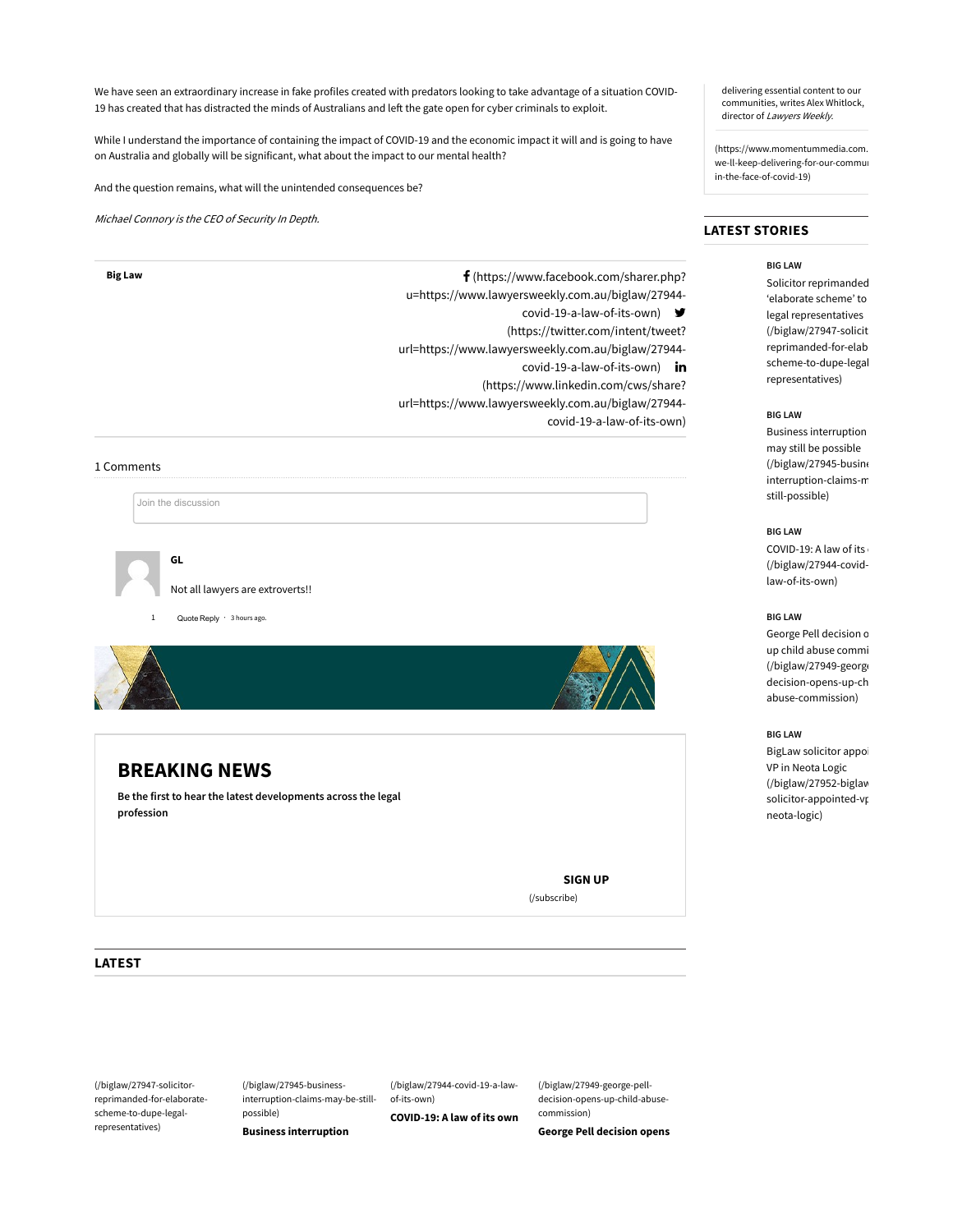Solicitor reprimanded for 'elaborate scheme' to dupe legal representatives claims may still be possible up child abuse commission

## RELATED ARTICLES

Solicitor reprimanded for 'elaborate scheme' to dupe legal representatives (/biglaw/27947-solicitor-reprimandedfor-elaborate-scheme-to-dupe-legalrepresentatives)

BigLaw solicitor appointed VP in Neota Logic (/biglaw/27952-biglaw-solicitorappointed-vp-in-neota-logic)

MinterEllison mourns loss of Phil Bisset (/biglaw/27948-minterellison-mournsloss-of-phil-bisset)

Business interruption claims may still be possible (/biglaw/27945-businessinterruption-claims-may-be-stillpossible)

George Pell decision opens up child abuse commission (/biglaw/27949 george-pell-decision-opens-up-childabuse-commission)

Ravenswood Gold Mine acquired by a consortium of sponsors (/biglaw/27953 ravenswood-goldmine-acquired-by-aconsortium-of-sponsors)

#### FROM THE WEB **RECOM ACCOMMENT ASSESS** Recommended by Spike Native Network (http://www.spike.com.au)







(https://servedbyadbutler.com/redirect.spark? (https://servedbyadbutler.com/redirect.spark? (https://servedbyadbutler.com/redirect.spark? MID=169177&plid=1131313&setID=251898&chaWiD#UB9995%QlDd=37632884&av0D5398888&&&**RIDB#UA**995%@**QB%AC%REA%48B040498BB&B&BAC%AB%AC%AB%AC%AB%AC%88&\$04985B28ff&**8

Investor Daily (https://servedbyadbutler.c om/redirect.spark? MID=169177&plid=1131313 &setID=251898&channelID= 995&CID=376238&banID=51 9868304&PID=0&textadID=0 &tc=1&mt=15864049671573 24&sw=1536&sh=864&spr= 1.25&hc=052c9a8ff192c71b e71d6577bca71608d4b3271 3&location=) How fintech's are streamlining cash investing (https://servedbyadbu tler.com/redirect.spar k? MID=169177&plid=113 1313&setID=251898& channelID=995&CID= 376238&banID=51986 8304&PID=0&textadID =0&tc=1&mt=1586404 967157324&sw=1536

&sh=864&spr=1.25&h

Smart Property Investment (https://servedbyadbutler.c om/redirect.spark? MID=169177&plid=1131294 &setID=251898&channelID= 995&CID=376239&banID=51 9868303&PID=0&textadID=0 &tc=1&mt=15864049672137 06&sw=1536&sh=864&spr= 1.25&hc=099eeba9e30d95a 2191b327e84f8ba31d63c501 7&location=) The 5 ways property helps you achieve financial freedom (https://servedbyadbu tler.com/redirect.spar k? MID=169177&plid=113 1294&setID=251898& channelID=995&CID= 376239&banID=51986 8303&PID=0&textadID =0&tc=1&mt=1586404 967213706&sw=1536

&sh=864&spr=1.25&h

nestegg (https://servedbyadbutler.c om/redirect.spark? MID=169177&plid=1131254 &setID=251898&channelID= 995&CID=376236&banID=51 9868289&PID=0&textadID=0 &tc=1&mt=15864049672898 53&sw=1536&sh=864&spr= 1.25&hc=f17db200b13cf907 37a34f045b733b064cdf68ee &location=) The three types of workers that should avoid TPD insurance (https://servedbyadbu tler.com/redirect.spar k? MID=169177&plid=113 1254&setID=251898& channelID=995&CID= 376236&banID=51986 8289&PID=0&textadID =0&tc=1&mt=1586404 967289853&sw=1536 &sh=864&spr=1.25&h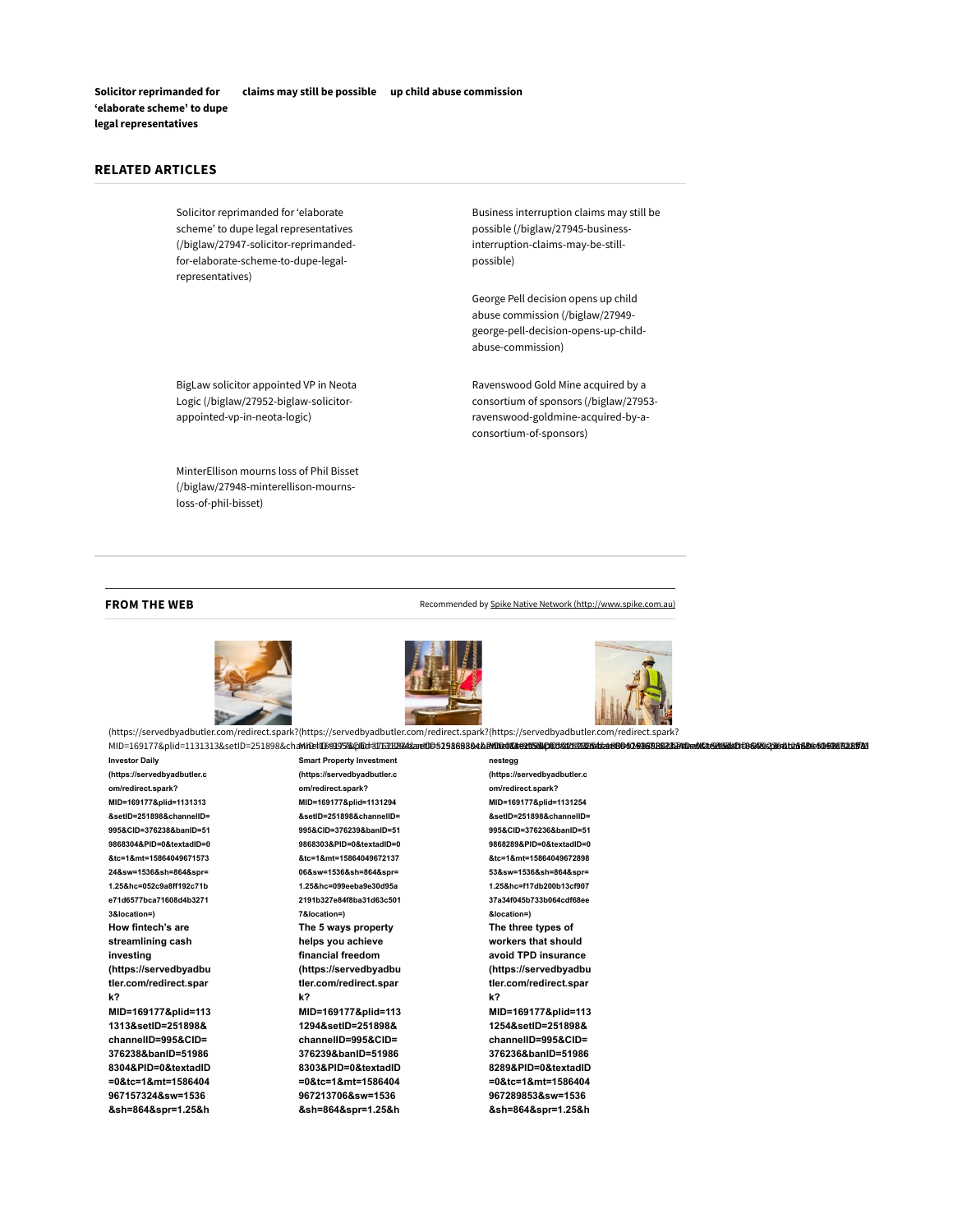#### c=052c9a8ff192c71be c=099eeba9e30d95a2 c=f17db200b13cf9073 71d6577bca71608d4b 191b327e84f8ba31d6 7a34f045b733b064cdf 32713&location=) 3c5017&location=) 68ee&location=) The Science

(https://servedbyadbutler.com/redirect.spark? (https://servedbyadbutler.com/redirect.spark? (https://servedbyadbutler.com/redirect.spark? MID=169177&plid=1131233&setID=251898&channelID=995&CID=376232&banID=519868281&PID=0&textadID=0&tc=1&mt=1586404967378821&sw=1536&sh=864&spr=1.25&hc=bcd5a5d49e7bd2795dc229b04a3e381daa465974&location=) MID=169177&plid=1120516&setID=251898&channelID=995&CID=371953&banID=519858611&PID=0&textadID=0&tc=1&mt=1586404967538004&sw=1536&sh=864&spr=1.25&hc=6517ae7a29976f2789d584e5faeb43cf37d12fc4&location=) MID=169177&plid=1157741&setID=251898&channelID=995&CID=386143&banID=519892767&PID=0&textadID=0&tc=1&mt=1586404967900865&sw=1536&sh=864&spr=1.25&hc=6740189439d6b02bfd5beae6bc7db48413d42b16&location=)

XVenture

Australian Aviation (https://servedbyadbutler.c om/redirect.spark? MID=169177&plid=1131233 &setID=251898&channelID= 995&CID=376232&banID=51 9868281&PID=0&textadID=0 &tc=1&mt=15864049673788 21&sw=1536&sh=864&spr= 1.25&hc=bcd5a5d49e7bd27 95dc229b04a3e381daa4659 74&location=) Canberra airport expansion will see passenger numbers treble (https://servedbyadbu tler.com/redirect.spar k? MID=169177&plid=113 1233&setID=251898& channelID=995&CID= 376232&banID=51986 8281&PID=0&textadID =0&tc=1&mt=1586404 967378821&sw=1536

&sh=864&spr=1.25&h c=bcd5a5d49e7bd279 5dc229b04a3e381daa 465974&location=)

Finni (https://servedbyadbutler.c om/redirect.spark? MID=169177&plid=1120516 &setID=251898&channelID= 995&CID=371953&banID=51 9858611&PID=0&textadID=0 &tc=1&mt=15864049675380 04&sw=1536&sh=864&spr= 1.25&hc=6517ae7a29976f27 89d584e5faeb43cf37d12fc4 &location=) Mortgage brokers go boutique to remove pain points (https://servedbyadbu tler.com/redirect.spar k? MID=169177&plid=112 0516&setID=251898& channelID=995&CID= 371953&banID=51985 8611&PID=0&textadID =0&tc=1&mt=1586404

967538004&sw=1536 &sh=864&spr=1.25&h c=6517ae7a29976f278 9d584e5faeb43cf37d1 2fc4&location=)

(https://servedbyadbutler.c om/redirect.spark? MID=169177&plid=1157741 &setID=251898&channelID= 995&CID=386143&banID=51 9892767&PID=0&textadID=0 &tc=1&mt=15864049679008 65&sw=1536&sh=864&spr= 1.25&hc=6740189439d6b02 bfd5beae6bc7db48413d42b 16&location=) Podcast: How emotional agility helps our physical performance (https://servedbyadbu tler.com/redirect.spar k? MID=169177&plid=115 7741&setID=251898& channelID=995&CID= 386143&banID=51989 2767&PID=0&textadID =0&tc=1&mt=1586404 967900865&sw=1536 &sh=864&spr=1.25&h c=6740189439d6b02b fd5beae6bc7db48413 d42b16&location=)

 $\mathbf{Q}$  (*i*) and (*see eq. (i)* and (*see eq. (i)* and (*see eq. (i)* and (*see eq. (i)* and (*see eq. (i)* and (*see eq. (i)* and (*see eq. (i)* and (*see eq. (i)* and (*see eq. (i)* and (*see eq. (i)* and (*see eq. (i* 

| <b>EXPLORE MORE RESOURCES</b>                              | <b>RELATED EVENTS AND SUMMITS</b>                                                    | <b>USEFUL LINKS</b>                                                                                             | Stay connected                  |  |  |  |  |  |  |
|------------------------------------------------------------|--------------------------------------------------------------------------------------|-----------------------------------------------------------------------------------------------------------------|---------------------------------|--|--|--|--|--|--|
| <b>Accountants Daily</b>                                   | Australian Law Awards                                                                | About us                                                                                                        | Get breaking news               |  |  |  |  |  |  |
| (https://www.accountantsdaily.com.au/)                     |                                                                                      | (https://www.lawyersweekly.com.au/austral(lattps://www.lawyersweekly.com.au/about-                              |                                 |  |  |  |  |  |  |
| Adviser Innovation                                         | law-awards/)                                                                         | us)                                                                                                             | Your email address<br>$(y_s$    |  |  |  |  |  |  |
| (https://www.adviserinnovation.com.au/)                    | Corporate Counsel Awards                                                             | Advertise                                                                                                       |                                 |  |  |  |  |  |  |
| <b>Defence Connect</b>                                     | (https://www.lawyersweekly.com.au/corporthetps://www.lawyersweekly.com.au/advertife- |                                                                                                                 |                                 |  |  |  |  |  |  |
| (https://www.defenceconnect.com.au/)                       | counsel-summit/)                                                                     | with-lawyersweekly)                                                                                             | (https://www.facebook.com/lawye |  |  |  |  |  |  |
| <b>Fintech Business</b>                                    | 30 Under 30                                                                          | Contact                                                                                                         |                                 |  |  |  |  |  |  |
| (https://www.fintechbusiness.com/)                         | (https://www.lawyersweekly.com.au/lawyertwtexklywww.lawyersweekly.com.au/contact-    |                                                                                                                 |                                 |  |  |  |  |  |  |
|                                                            | 30under30/)                                                                          | us)                                                                                                             |                                 |  |  |  |  |  |  |
| Independent Financial Adviser<br>(https://www.ifa.com.au/) | Partner of the Year                                                                  | Copyright & Disclaimers<br>(https://www.lawyersweekly.com.au/partne(https://www.lawyersweekly.com.au/copyright- |                                 |  |  |  |  |  |  |
| <b>Investor Daily</b>                                      | of-the-year-awards/)                                                                 | legal-and-disclaimers)                                                                                          |                                 |  |  |  |  |  |  |
| (https://www.investordaily.com.au/)                        | Women in Law                                                                         | Privacy Policy                                                                                                  |                                 |  |  |  |  |  |  |
| Lawyers Weekly                                             | (https://www.lawyersweekly.com.au/womer/https://www.lawyersweekly.com.au/privacy-    |                                                                                                                 |                                 |  |  |  |  |  |  |
| (https://www.lawyersweekly.com.au/)                        | $in-law$ )<br>statement)                                                             |                                                                                                                 |                                 |  |  |  |  |  |  |

News (/breaking-news) Features (/news-features) Moves (/news-appointments) Jobs (/jobs) Deals (/news-deals) Events (/events)